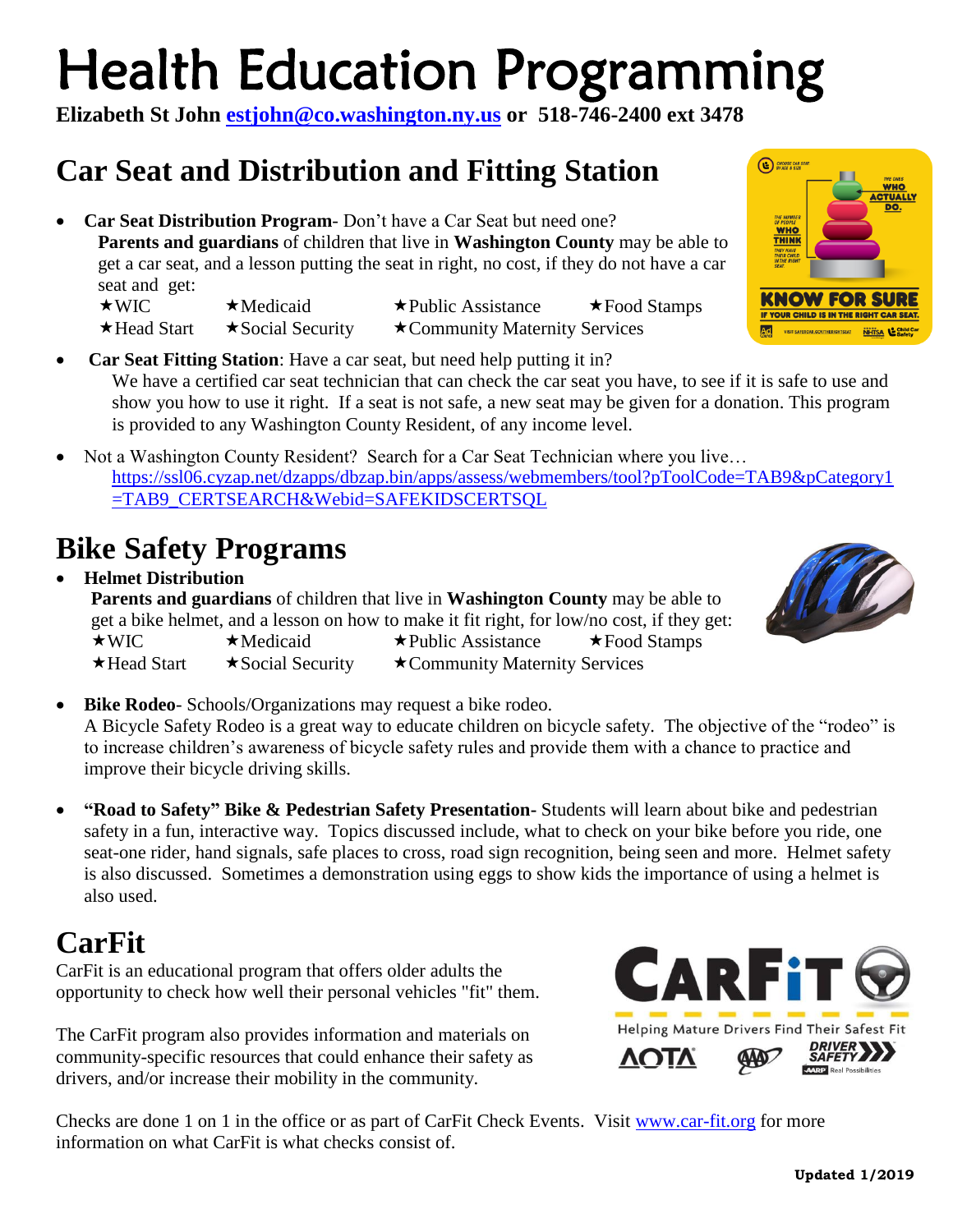### **Worksite Wellness**

Working with Employers in Washington County to establish Wellness programming for employees. Chronic diseases (such as heart disease, diabetes and osteoporosis), cause 70 percent of all deaths each year. These diseases are largely preventable through attention to healthy lifestyles and preventive services.

Research studies and corporate wellness initiatives have shown that worksite wellness programs can significantly reduce employer costs and improve employee health. Healthier employees are more likely to stay in their jobs, less likely to be absent and have lower health care costs.

We can work with your worksite to set up Health Challenges (see below) and other wellness activities.

## **Healthy Lifestyles**

- Our Health Educator is a great resource for whatever healthy behavior you are trying to work on. They can give you ideas, find you brochures, and help you set up your wellness goals.
- **Wellness Coaching-** work one on one with a Health Educator to help you determine your wellness vision, set your goals and track your progress.

### **Presentations:**

Community groups/organizations can request presentations on a variety of topics. Here are some samples of Presentations that our Health Educator has ready for your organization. If you need something not listed, contact us to see if we can come up with something that fits your needs.

- **Wellness Vision** A Wellness Vision is a compelling statement of who you want to be and what healthpromoting, life-giving behaviors you want to do regularly. To create your wellness vision, you must look at your values, motivators, best past experiences, strengths, challenges, supports, approaches and confidence.
- **Goal Setting** We usually know more about "What" we want than about how we are going to get there. For effective behavior change, we need "Behavioral Goals" to help us change our behavior to reach our desired outcome, or vision. Using the "SMART" Goal process, you learn how to set goals that are Specific, Measurable, Attainable, Realistic and Timely.
- **Blood Pressure** Learn about what it is, what the risks are and what you can do to lower your risk.
- **Behavior Change- Easier than you Think** Stages of Change, formally known as the "transtheoretical model" of behavior change, gages a person's readiness to act on a new healthier behavior, and provides strategies, or processes of change to guide the person through the stages of change. That sounds hard, but once someone knows where they are in the stages, they have a better idea of how to move through to action.
	- Precontemplation (Not Ready)-"People are not intending to take action in the foreseeable future, and can be unaware that their behavior is problematic"
	- Contemplation (Getting Ready)-"People are beginning to recognize that their behavior is problematic, and start to look at the pros and cons of their continued actions"
	- Preparation (Ready)-"People are intending to take action in the immediate future, and may begin taking small steps toward behavior change"
	- Action "People have made specific overt modifications in modifying their problem behavior or in acquiring new healthy behaviors"
	- Maintenance "People have been able to sustain action for a while and are working to prevent relapse"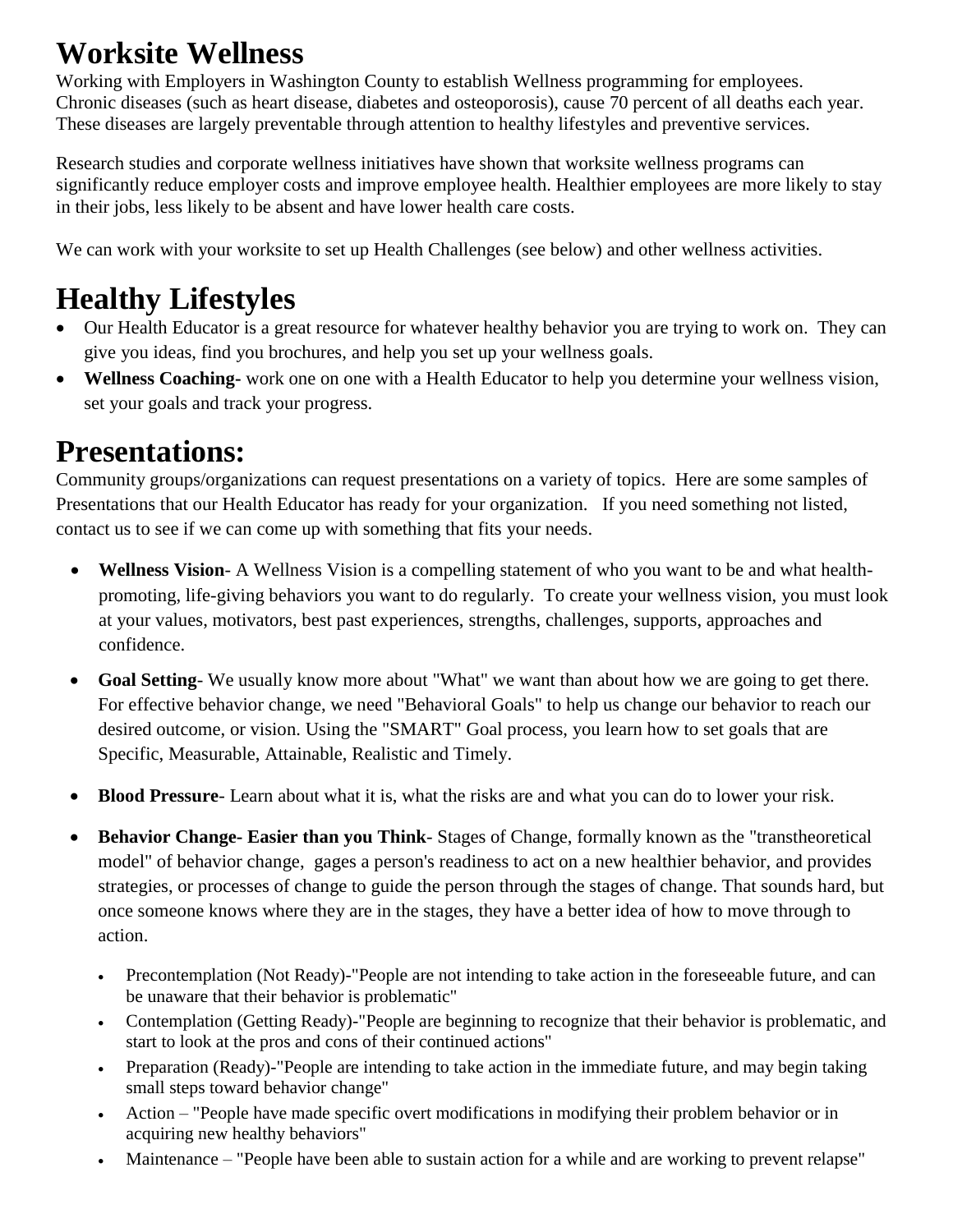**Mindless Eating/Portion Control:** Learn about how to combat mindless eating with tips based on the "Mindless Eating" principal by Brian Wansink, PhD, professor and director of Cornell Food and Brand Lab. Most of us don't overeat because we're hungry. We overeat because of family and friends, packages and plates, names and numbers, labels and lights, colors and candles, and other environmental factors.

While the brain that's between our ears doesn't seem to have a huge role on the food we put between our lips, that doesn't mean it's not having an impact on our waistlines.

 **Eat Smart, Live Strong-** This is a Four Session program from the USDA designed for able-bodied, independent, older adults that promotes specific eating and physical activity behaviors shown to improve health and well-being.

Four Sessions include:

- o Reach Your Goals, Step By Step
- o Challenges and Solutions
- o Colorful and Classic Flavors
- o Eat Smart, Spend Less
- **Eat Well. Move More. Feel Great.-** Created by the California Department of Health, this program focuses on 4 strategies
	- o Eating 3 meals a day at regular intervals
	- o Focus on balanced meals
	- o Limiting sweetened beverages
	- o Moving more
- **Eat Healthy. Be Active-** A program from the U.S. Department of Health and Human Services Office of Disease Prevention and Health Promotion. This program is a 6 Session program based on the Dietary Guidelines and the Physical Activity Guidelines for Americans. The 6 sessions include
	- o Enjoy Healthy Food that Tastes Great
	- o Quick Healthy Meals and Snacks
	- o Eating Healthy on a Budget
	- o Tips for Losing Weight and Keeping it off
	- o Making Healthy Eating Part of Your Total Lifestyle
	- o Physical Activity is Key to Living Well.
- **Make My Plate Your Plate-** Created by the California Department of Health, this program focuses on key message of the ChooseMyPlate program, identifying food from each food group, planning meals using MyPlate concepts and finding and utilizing the MyPlate website, tools and resources.

#### **Other presentation topics include:**

- Healthy Weight
- Losing Weight
- Exercise to lose and control weight
- Portion Control
- Eating Breakfast

### • Cooking for Healthier weight

- Dining Out
- Sugar Beverages
- Eating Low Fat

### Community Partnerships

We partner with communities to sit on boards, work on events, attend health fairs and more. We are also a great resource to put you in touch with other agencies that work with us. Let us know how we can help you in your community.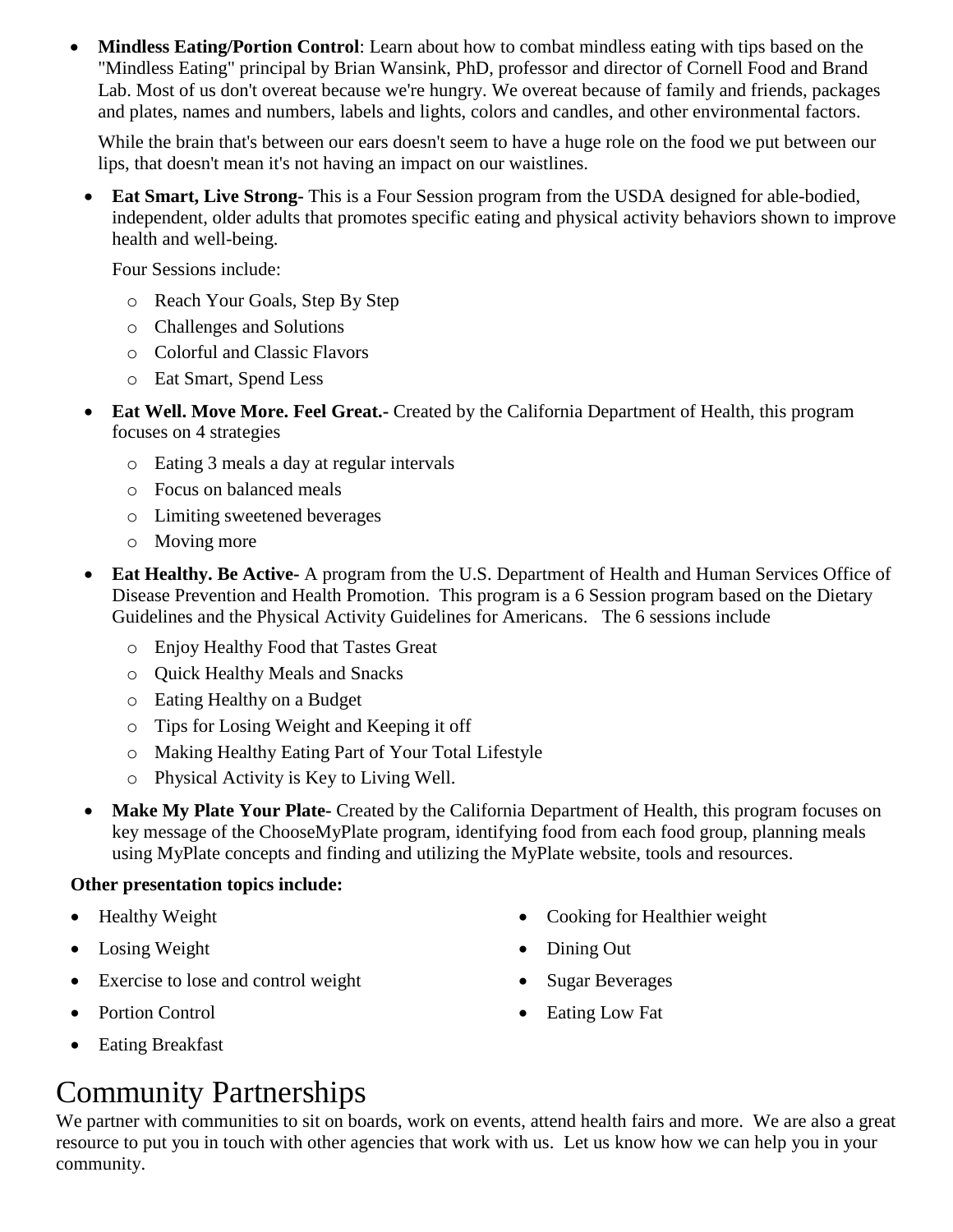### Preschool Programming:

#### **Good Health Rules**

Students will learn about washing, eating healthy, getting enough physical activity, covering their germs and going to bed when it's bed time through 5 different " unhealthy" creatures. (Dowdy Duck, Picky Puss, Musty Old Mole, Sneezy Wheezy Weasel and Naughty Night Owl)

The creatures are introduced one by one and we talk about ways they could be healthy.

There is a 10 minute movie with the creatures. After the movie, we go over the creatures again and get ready to do a matching game.

The matching game: Children are called up one at a time and given a picture of something healthy. They match it to the creature that needs it. For example, a picture of someone taking a bath would match with Dowdy Duck.

Children are given a coloring book with the creatures discussed in the program.

#### **Seat Belt Safety/Buckle Bear**

Students will learn about the importance of buckling up when they are in a car, using a booster seat and riding in the back seat.

We start with the story of Buckle Bear. A family of rabbits wants to go to the puppet show, but doesn't have a ride, so Mrs. Bear and her little bear give them a ride. They must all buckle up before they go for a ride.

Next we talk about buckling up and we put a very large teddy bear named "Buckle Bear" into a booster seat that has a seat belt attached to it, to show how a seat belt should fit. We discuss sitting in the back seat, having the belts on our "strong bones" (shoulders and hips) and not unbuckling until the driver says it's ok.

We end with a movie titled "I'm Safe in the Car." Kip is a pup that thinks he's big enough to ride without his booster, so the mom pulls into a car seat check-up where Boost-a-Moose checks them out and gives them tips.

Children are given a coloring page and the car seat program flyer.

### School Programs:

#### **Hygiene**

5<sup>th</sup> Grade- "Road to Good Health" game with 23 health and hygiene questions to discuss keeping healthy.

4<sup>th</sup> Grade: "Personal Health and Hygiene" video and discussion on the topics throughout the video, pausing after each segment to talk about different topics.

With each group, we use a plush item to show how germs can spread. If they have the plush item in their hands, they can talk. It is tossed it to each person when it was their turn to talk or answer a question. Before the program, the plush item is placed in a bag with powder that glows under a black light. We tell the kids that there was powder spilled in the bag. The presenter touches his/her eyes, nose and around the mouth when talking about those areas being germ areas.

After we finish our discussion, we tell the students that the plush item wasn't just for talking, that the powder on it glows and we show them how it glows under a black light. We show them our hands and face and wherever else the powder went. Then we go around the room and check their hands to see if there is powder on them. We emphasized that the powder does not show germs, that it's just powder and this is just an example of how germs spread.

Alternative Program: Hand Washing. You can use the glow powder to show them the importance of washing hands by putting the powder on their hands, having them look at their hands under a black light and then washing their hands and re-checking to see how well they washed their hands.

#### **Bike/Pedestrian Programs** (See page 1)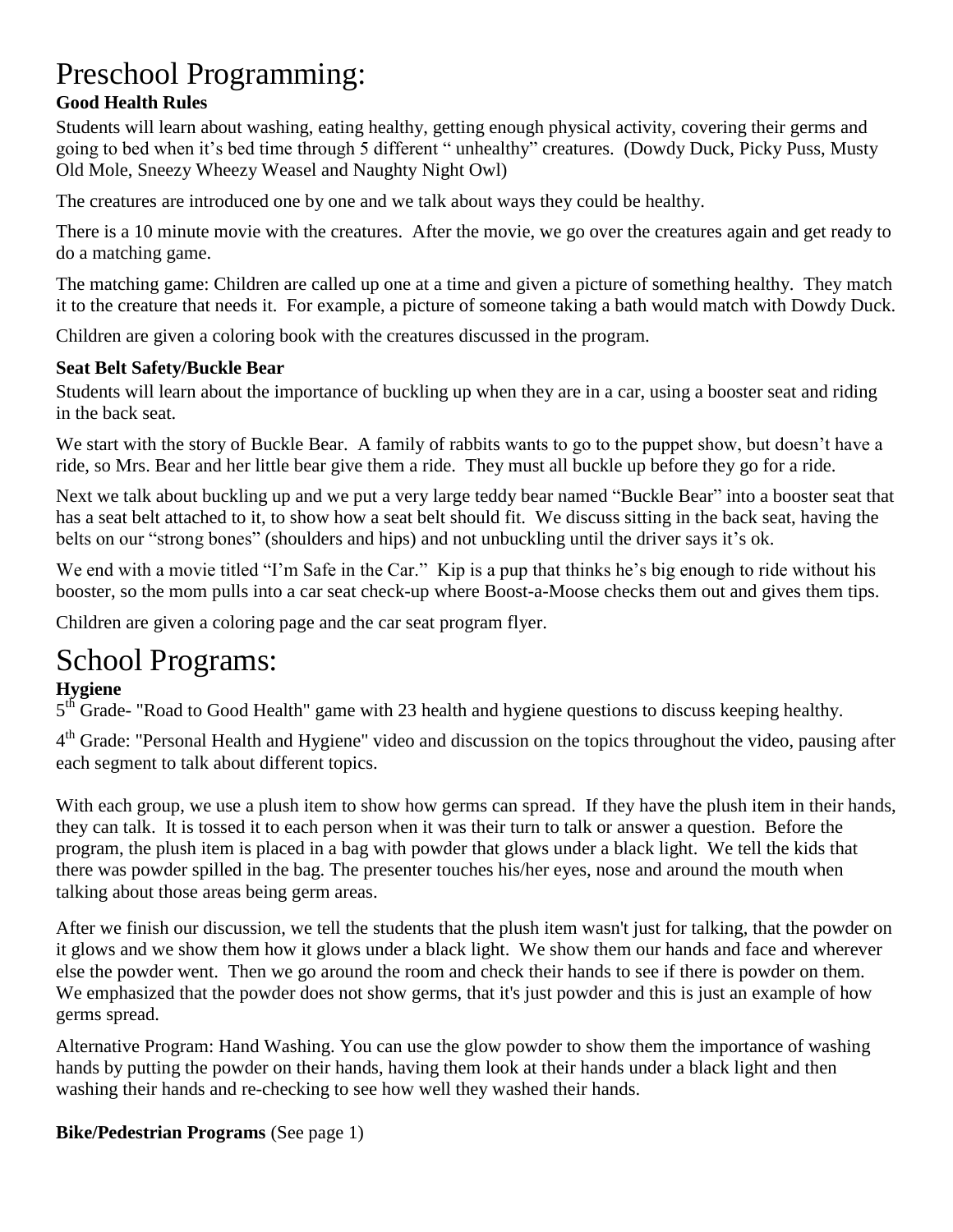### Tai Chi for Arthritis

Tai Chi is an ancient Chinese practice of slow, continuous, whole body movements, strung together in a "form." Like dance, the movements are learned and followed one after another, in a particular order.

**Tai Chi for Arthritis is an evidenced based program that has been proven to help reduce the risk of falls by:** · Movement control· Weight transference · Integration of mind and body.

Tai Chi has been shown to increase

- strength
- flexibility
- sense of wellbeing
- balance

#### **About Tai Chi for Arthritis Classes:**

- Classes are taught by Certified Tai Chi Instructors.
- Classes are held 2 times a week, for 8 weeks.
- You will be given handouts to support what is covered in class, to help with your practice at home.
- Classes are tailored to your abilities, all ability levels are welcome!
- Need to have 20 participants to hold class, but can have no more than 30.

## Health and Fitness Challenges

Work with a Health Educator to set up a Healthy Life Style Challenge. These are a fun way to help you with better health and fitness! We have a variety of programs that we can offer to groups or individuals.

Program length varies. (4, 6, or 8 weeks)

Some programs involve wearing a pedometer and tracking steps or minutes of exercise, while others have you checking off how many servings of fruits and vegetables are eaten or how much water you drink.

### **Fun titles include,**



# Washington County FREE HIV Testing Program

Target Audience: Anyone with the ability to consent to an HIV Advance Rapid ½ Antibody Test.

HIV Test Counselors at Public Health offer Anonymous and Confidential HIV Advance Rapid ½ Antibody testing by appointment, Monday through Friday 9:00 am - 4:30 pm. Please call 518-746-2400 to make an appointment.

Don't know if you need to be testing for HIV, the virus that causes AIDS? Please call and ask or view New York State Department of Health's Say Yes to the HIV Test booklet at: <http://www.health.ny.gov/publications/9678.pdf>

#### Say yes to the HIV test.



Tai chi also shown to decrease

- pain in joints
- stress
- high blood pressure
- falls and fall risks